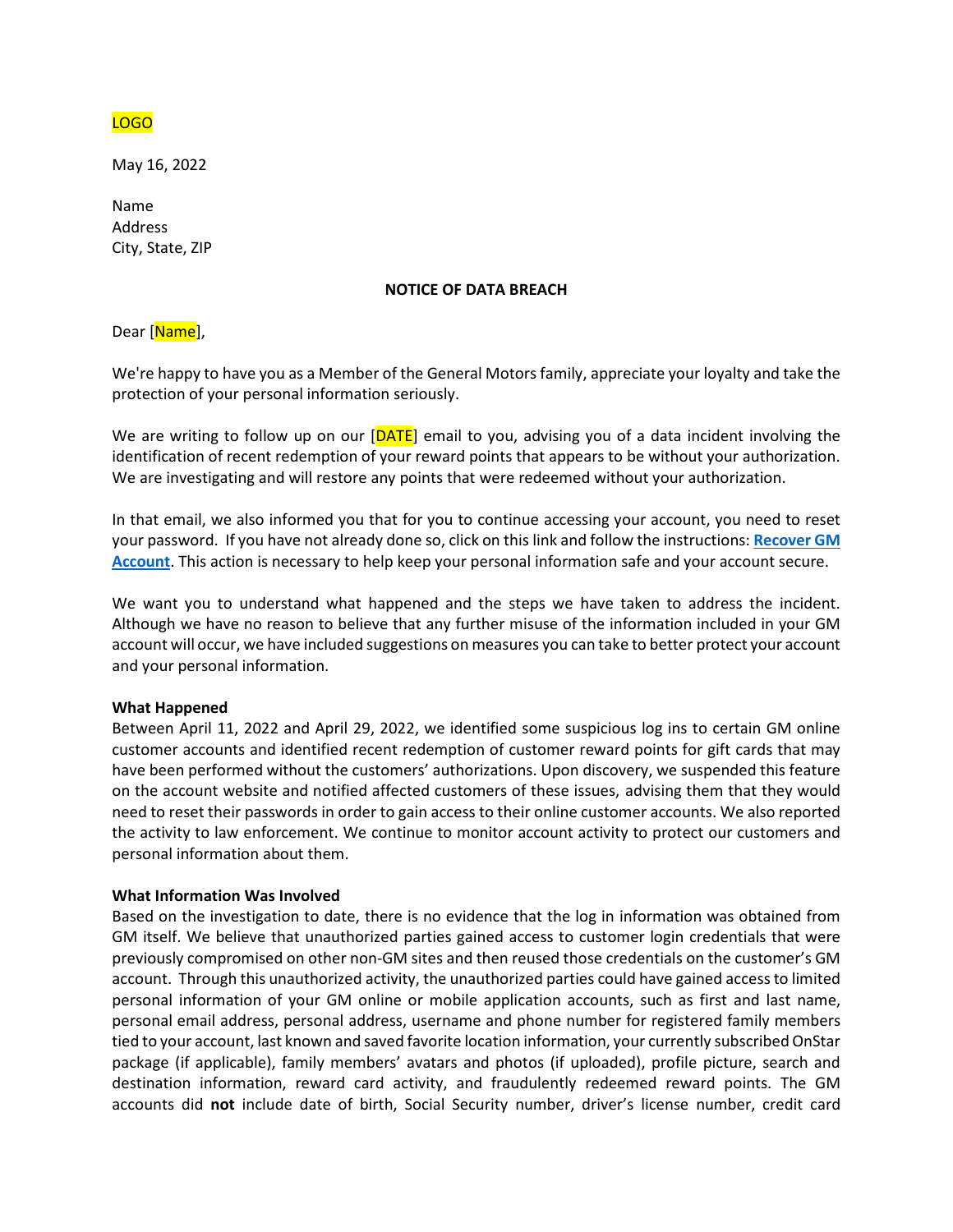information, or bank account information, as that information is not stored in your GM account.

### **What We Are Doing**

As discussed above, we took swift action in response to the suspicious activity by suspending gift card redemption and notifying affected customers of these issues. We also took steps to require those customers to reset their passwords at their next log in, and we reported this incident to law enforcement.

## **What You Can Do**

If you haven't yet, please follow the steps outlined above to reset your GM password. We recommend, as good security practices, that you not use the same password for different accounts, and that you update any use of duplicate passwords.

Please review the additional resources included with this letter(Attachment A). This attachment describes additional best practices you can take to help protect personal information about you generally, including recommendations by the Federal Trade Commission regarding identity theft protection and details on how to place a fraud alert or a security freeze on your credit file.

### **Placing a Fraud Alert**

If you have concerns about possible identity theft, you have the right to place an initial or extended fraud alert on your credit file at no cost. An initial fraud alert is a one-year alert that is placed on a consumer's credit file. Upon seeing a fraud alert display on a consumer's credit file, a business is required to take steps to verify the consumer's identity before extending new credit. If you are a victim of identity theft, you are entitled to an extended fraud alert, which is a fraud alert lasting seven years. You may obtain additional information from the FTC and the credit reporting agencies listed above about placing a fraud alert and/or security freeze on your credit report.

#### **Obtain a Police Report**

For security incidents generally, you have the right to file and obtain a copy of a police report.

We regret any inconvenience or concern this incident may have caused. If you have any questions concerning this incident, please call the GM toll-free number at (844) 764-2665, Monday through Saturday, 9:00 a.m.-8:00 p.m. Eastern Time.

Sincerely,

[INSERT SIGNATURE]

My GM Account Connection Center Support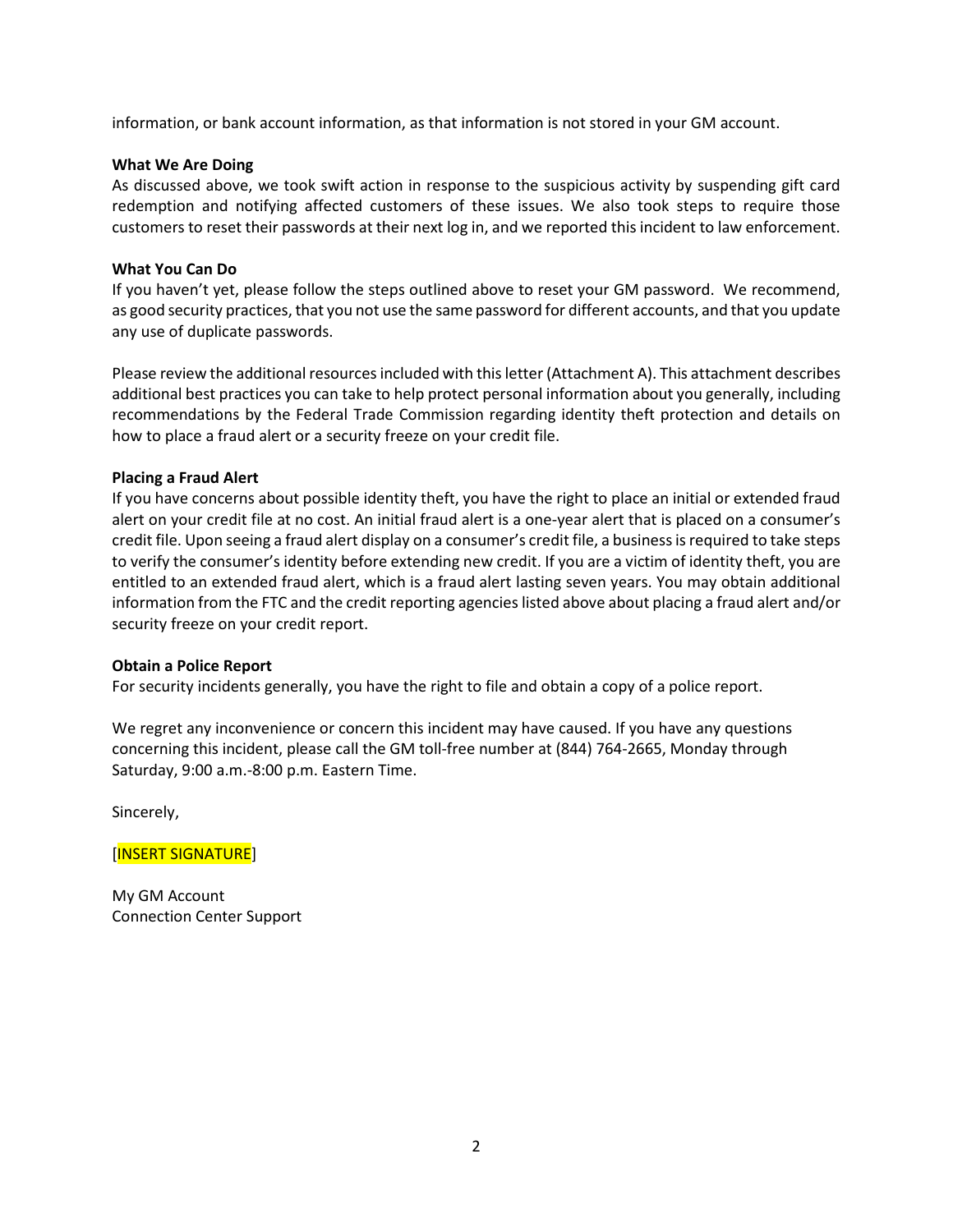# **ATTACHMENT A**

## **Order Your Free Credit Report**

Under U.S. law, you are entitled to one free credit report annually from each of the three major credit reporting bureaus (Equifax, Experian, and TransUnion). To order your free annual credit report, visit www.annualcreditreport.com, call toll-free at (877) 322-8228, or complete the Annual Credit Report Request Form on the U.S. Federal Trade Commission's (FTC) website at www.ftc.gov and mail it to Annual Credit Report Request Service, P.O. Box 105281, Atlanta, GA 30348-5281. The three credit bureaus provide free annual credit reports only through the website, toll-free number, or request form. You may also purchase a copy of your credit report by contacting any of the credit reporting agencies below:

| Equifax www.equifax.com       | (800) 685-1111 |
|-------------------------------|----------------|
| Experian www.experian.com     | (888) 397-3742 |
| TransUnion www.transunion.com | (800) 916-8800 |

Upon receiving your credit report, review it carefully. Errors may be a warning sign of possible identity theft. Here are a few tips of what to look for:

- Look for accounts you did not open.
- Look in the "inquiries" section for names of creditors from whom you have not requested credit. Some companies bill under names other than their store or commercial names; the credit bureau will be able to tell if this is the case.
- Look in the "personal information" section for any inaccuracies in information (such as home address and Social Security Number).

If you see anything you do not understand, call the credit bureau at the telephone number on the report. Errors may be a warning sign of possible identity theft. You should notify the credit bureaus of any inaccuracies in your report, whether due to error or fraud, as soon as possible so the information can be investigated and, if found to be in error, corrected. If there are accounts or charges you did not authorize, immediately notify the appropriate credit bureau by telephone and in writing. Information that cannot be explained should also be reported to your local police or sheriff's office because it may signal criminal activity.

We encourage you remain vigilant for incidents of fraud and identity theft, including regularly reviewing and monitoring your credit reports and account statements.

As a reminder, if you detect any unauthorized transactions in any of your financial accounts, promptly notify the appropriate payment card company or financial institution. If you detect any incidence of identity theft or fraud, promptly report the matter to your local law enforcement authorities (from whom you can obtain a police report), state Attorney General, and the Federal Trade Commission (FTC). You can contact the FTC to learn more about how to protect yourself from becoming a victim of identity theft by using the contact information below:

Federal Trade Commission Bureau of Consumer Protection 600 Pennsylvania Avenue NW Washington, DC 20580 (877) IDTHEFT (438-4338) www.ftc.gov/idtheft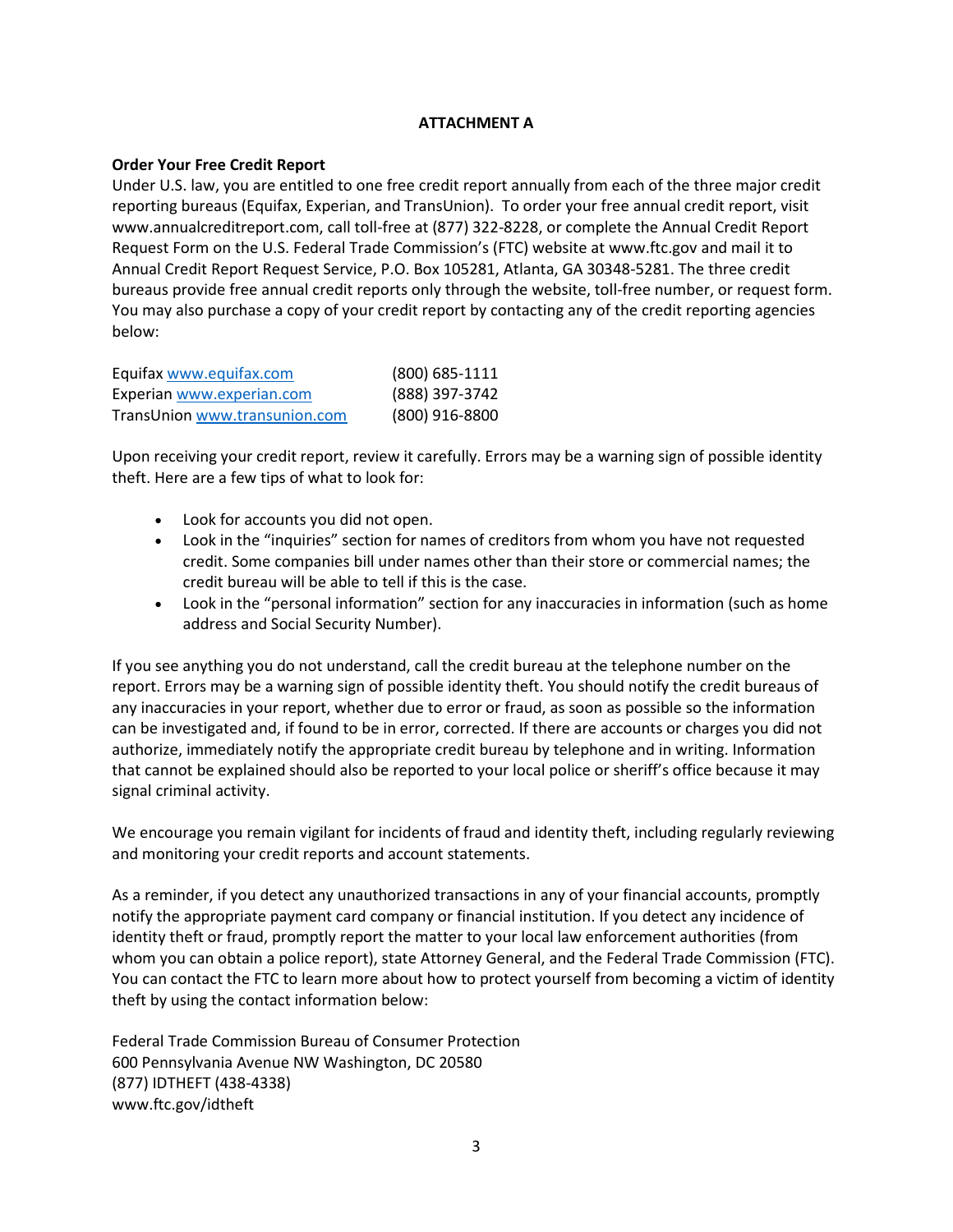## **Placing a Security Freeze**

Under the federal Fair Credit Reporting Act, you have a right to place a "security freeze" on your credit report, which will prohibit a consumer reporting agency from releasing information in your credit report without your express authorization. The security freeze is designed to prevent credit, loans, and services from being approved in your name without your consent. However, you should be aware that using a security freeze to take control over who gets access to the personal and financial information in your credit report may delay, interfere with, or prohibit the timely approval of any subsequent request or application you make regarding a new loan, credit, mortgage, or any other account involving the extension of credit.

You can place, temporarily lift, or permanently remove a security freeze on your credit report online, by phone, or by mail. You will need to provide certain personal information, such as address, date of birth, and Social Security number to request a security freeze and may be provided with a unique personal identification number (PIN) or password, or both, that can be used by you to authorize the removal or lifting of the security freeze. Information on how to place a security freeze with the credit reporting agencies is also contained in the links below:

# https://www.equifax.com/personal/credit-report-services/ https://www.experian.com/freeze/center.html https://www.transunion.com/credit-freeze

As of April 18, 2022, the reporting agencies allow you to place a credit freeze through the online, physical mail and phone numbers and request that you provide the information listed below. Where possible, please consult the websites listed above for the most up-to-date instructions.

| <b>Reporting</b> | Online                  | <b>Physical Mail</b>                       | <b>Phone Number</b> |
|------------------|-------------------------|--------------------------------------------|---------------------|
| <b>Agency</b>    |                         |                                            |                     |
| Equifax          | Freeze request          | Mail the Equifax Freeze Request Form to:   | 888-298-0045        |
|                  | may be                  |                                            |                     |
|                  | submitted via           | <b>Equifax Information Services LLC</b>    |                     |
|                  | your myEquifax          | P.O. Box 105788                            |                     |
|                  | account, which          | Atlanta, GA 30348-5788                     |                     |
|                  | you can create          |                                            |                     |
|                  | here:                   | Form may be found here:                    |                     |
|                  |                         | https://assets.equifax.com/assets/personal |                     |
|                  | https://my.equif        | /Security_Freeze_Request_Form.pdf          |                     |
|                  | ax.com/consume          |                                            |                     |
|                  | $r-$                    |                                            |                     |
|                  | registration/UCS        |                                            |                     |
|                  | $C/\text{\#/personal-}$ |                                            |                     |
|                  | info                    |                                            |                     |
| <b>Experian</b>  | <b>Freeze request</b>   | Mail the request to:                       | 888-397-3742        |
|                  | may be                  |                                            |                     |
|                  | submitted here:         | Experian Security Freeze, P.O. Box 9554,   |                     |
|                  |                         | Allen, TX 75013                            |                     |
|                  |                         |                                            |                     |
|                  |                         | <b>Request must include:</b>               |                     |